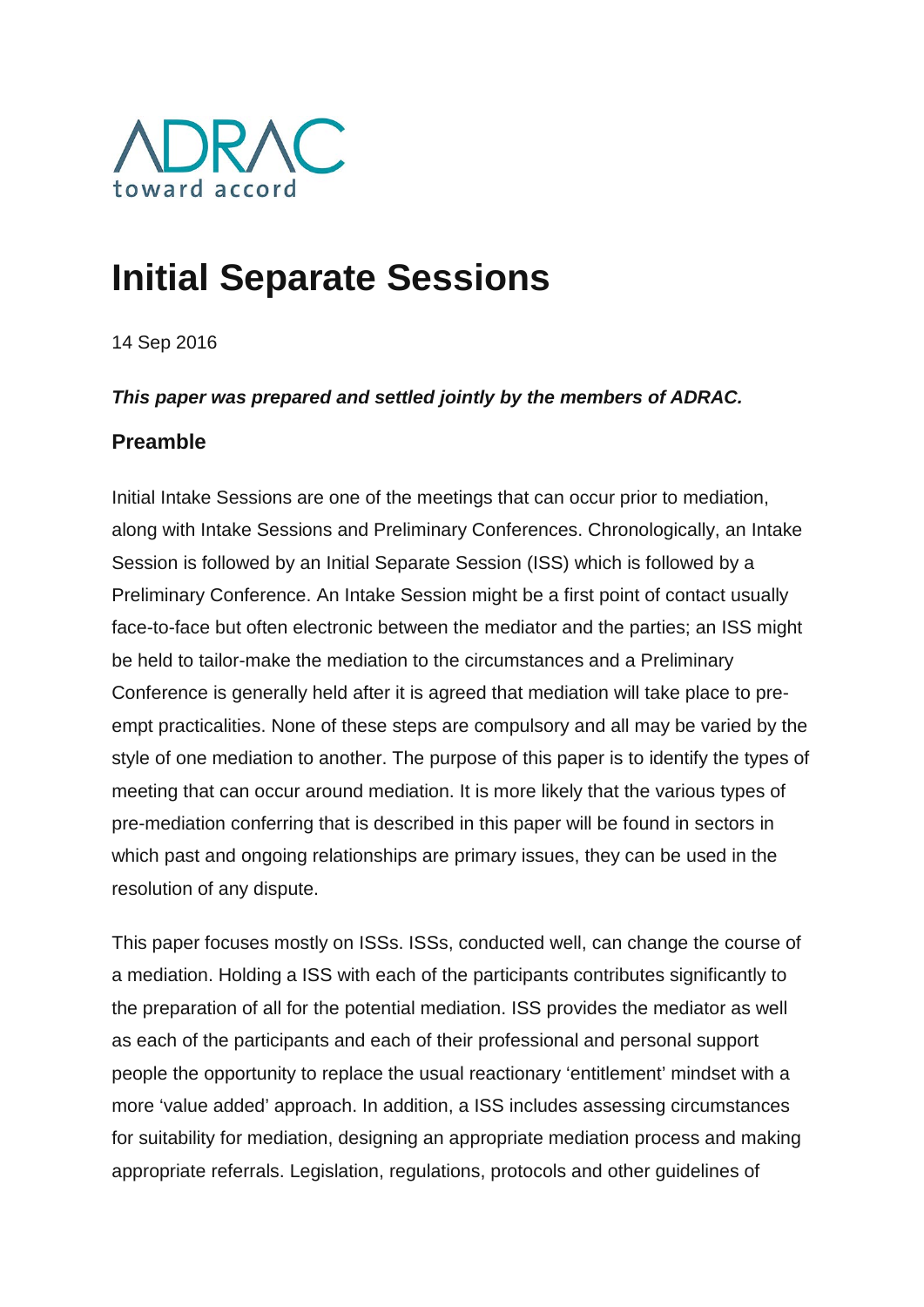mediation determine the extent to which each of these purposes is prioritised. Usually there is an element of each.

From a participant perspective, ISSs are designed to accomplish all that is necessary, if mediation goes ahead, to maximise the likelihood of participants, support people and the mediator being able to fulfil their roles during the mediation to the best of their ability. From the very practical to the philosophical, ISS are preparatory. For example, ISSs provide participants the opportunity to familiarise themselves with the location, the facilities of the mediation and to develop rapport with the mediator. While for some the setting may be 'all in a day's work', for others travel to a city or an unfamiliar destination can be as daunting as the mediation itself. The coaching during ISS in how mediation conceives disagreement prepares participants for the approach of the mediator. ISSs are also known as Pre-mediation Sessions. An advantage of using the term 'ISSs' is that it introduces the concept and experience of the Separate Sessions that take place during mediation.

#### **Practice**

Each ISS is conducted as if it were the first. The mediator meets with the potential participant and their support people, preferably at the location of the planned mediation. A typical structure of a 1SS, following a welcome and informal conversation, is to: explain the purpose and the parameters of the meeting, including confidentiality; then address any questions that the participant has; then methodically ask open questions which provide the potential participant with a loose framework for explaining the background to the dispute, their concerns, the issues, their readiness and other details which may have a bearing on any mediation. Later during the ISS the mediator provides a clear exposition of the nature and principles of mediation.

Toward the end of the ISS, a brief discussion is held to ascertain the participants' and the mediator's inclination toward mediation. A decision regarding whether to offer mediation will be made by the mediator after conducting ISSs with each of the potential participants.

Throughout the ISS, underpinning the preparation, assessment, design and referrals is the opportunity for developing mediator-participant rapport.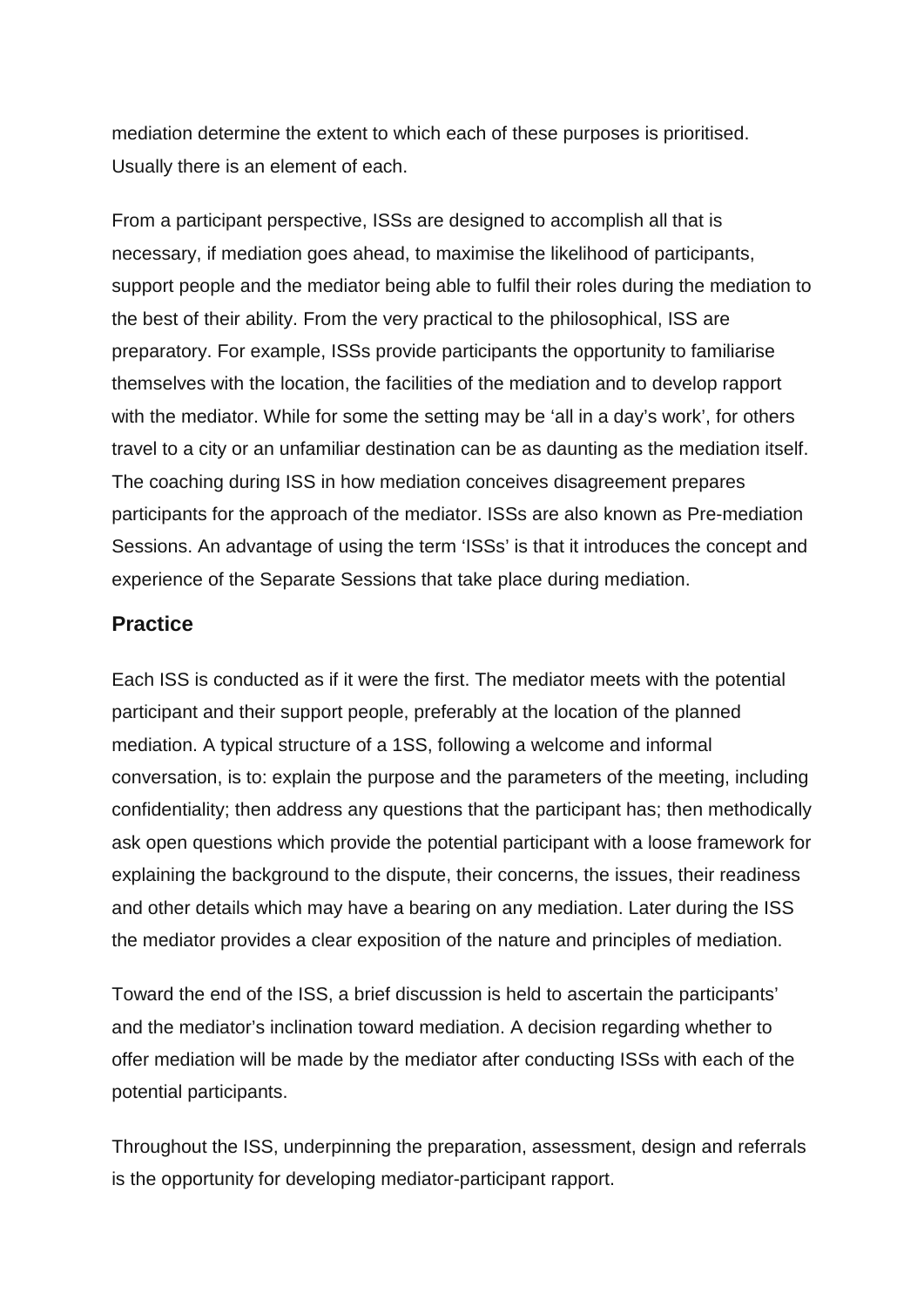## **ISS Participant purposes & preparation**

During the ISS participants

- have the full attention of the mediator
- become familiar with the location and access to the site of the proposed mediation
- ask 'what if' questions
- start to develop rapport
- start to become familiar with the mediation process
- start to become familiar with their roles and the roles of others
- start to identify materials to prepare
- start to decide on the suitability of the process, the mediator, the timing and other pertinent aspects.

### **ISS Practitioner purposes & preparation**

During the ISS practitioners

- have the full attention of the potential participant and possibly their support person
- start to develop rapport with the potential participant and possibly their support person
- start to identify participants and constituents
- assess each participant's willingness to attend
- assess each participant's emotional readiness to participate
- assess each participant's usual style of negotiation
- assess each participant's motivation to mediate
- assist each participant to identify their Alternatives To Negotiated Agreements (ATNA) and their current Best Alternative To Negotiated Agreements (BATNA)
- assess contraindications
- explore each participant's concerns and reservations regarding mediation
- establish each participant's authority to settle
- clarify each participant's understanding of reporting obligations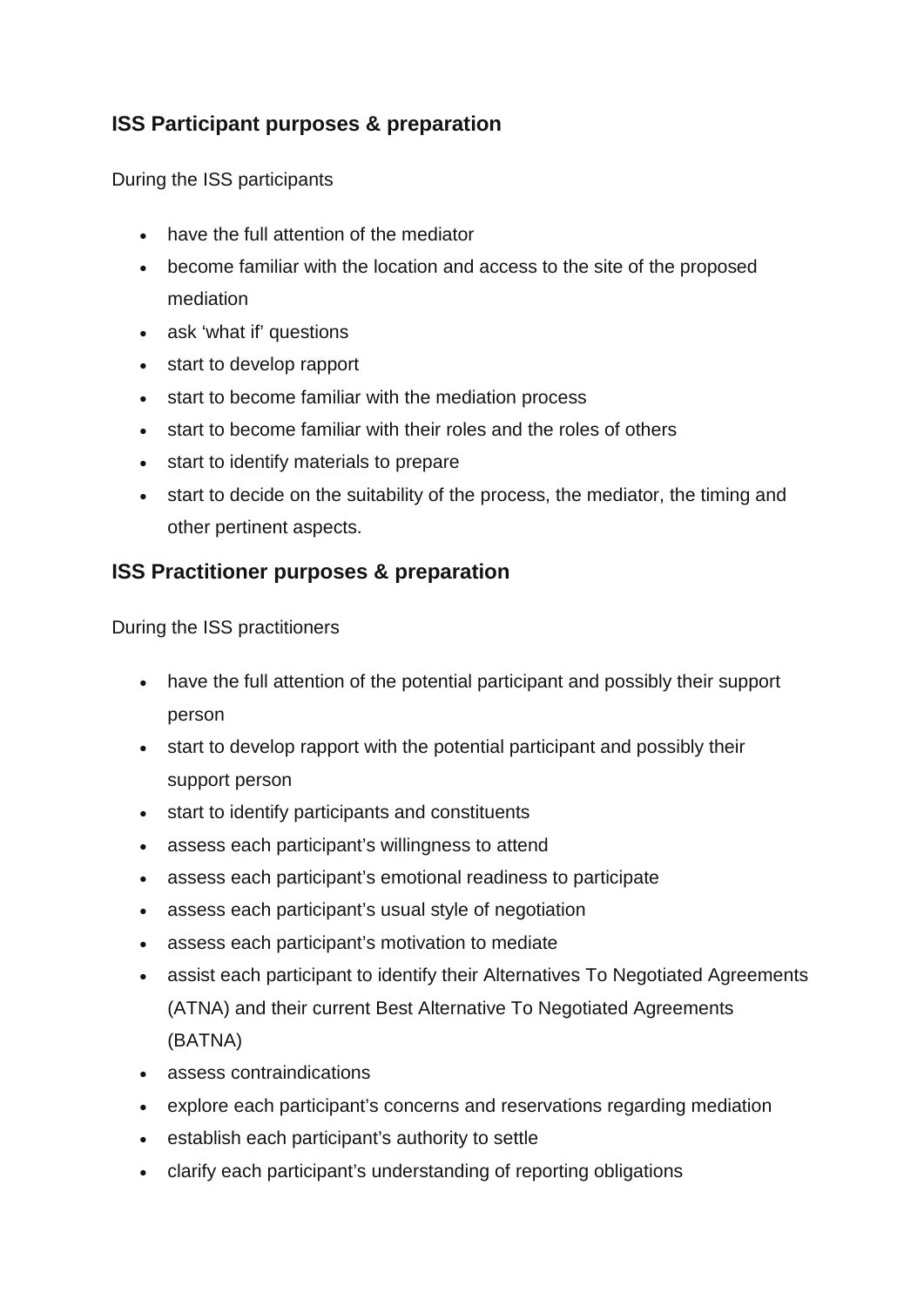- clarify each participant's understanding of the Agreement to Mediate
- identify each participant's constraints, for example time, access.

### **Process**

Appointment length will vary from matter to matter. Typically in a dispute in which past and ongoing relationships are primary issues, the length of ISSs is ideally made for 1 to 1.5 hours.

Support people are encouraged to attend. A standard set of open questions conveys the transparency of the process and the even-handedness of the mediator. Risk areas in some matters - including and not limited to suicide, violence, child-abuse are addressed in a series of graduated open questions which cease when two or more of the graduated questions draw a response of non-relevance.

The mediator provides a description of mediation, focussing on the purposes of each of the stages and on how the mediator will support each participant to fulfil the purpose of each stage. 1SSs conclude with a brief discussion of the practicalities of mediation and preparation if it is to go ahead.

Following ISS, and having analysed responses of all participants to a series of questions relating to the aspects outlined above, the practitioner is well placed to decide upon the parameters of the process which will maximise the likelihood of participants being able to fulfil their roles during mediation. A decision will be made regarding the overall approach: whether to mediate face-to-face, in a shuttle process, online or in other configurations and through other modalities. The aim is to design a process which will maximise the opportunity of the practitioner to mediate well and the participants to participate well. Whether the mediation results in an agreement is the collective decision of each of the participants.

# **Practicalities**

Factors such as possible timing and location to suit each of the participants are discussed, to be decided after each ISS has been completed. Decisions are made by the mediator after all ISS are completed.